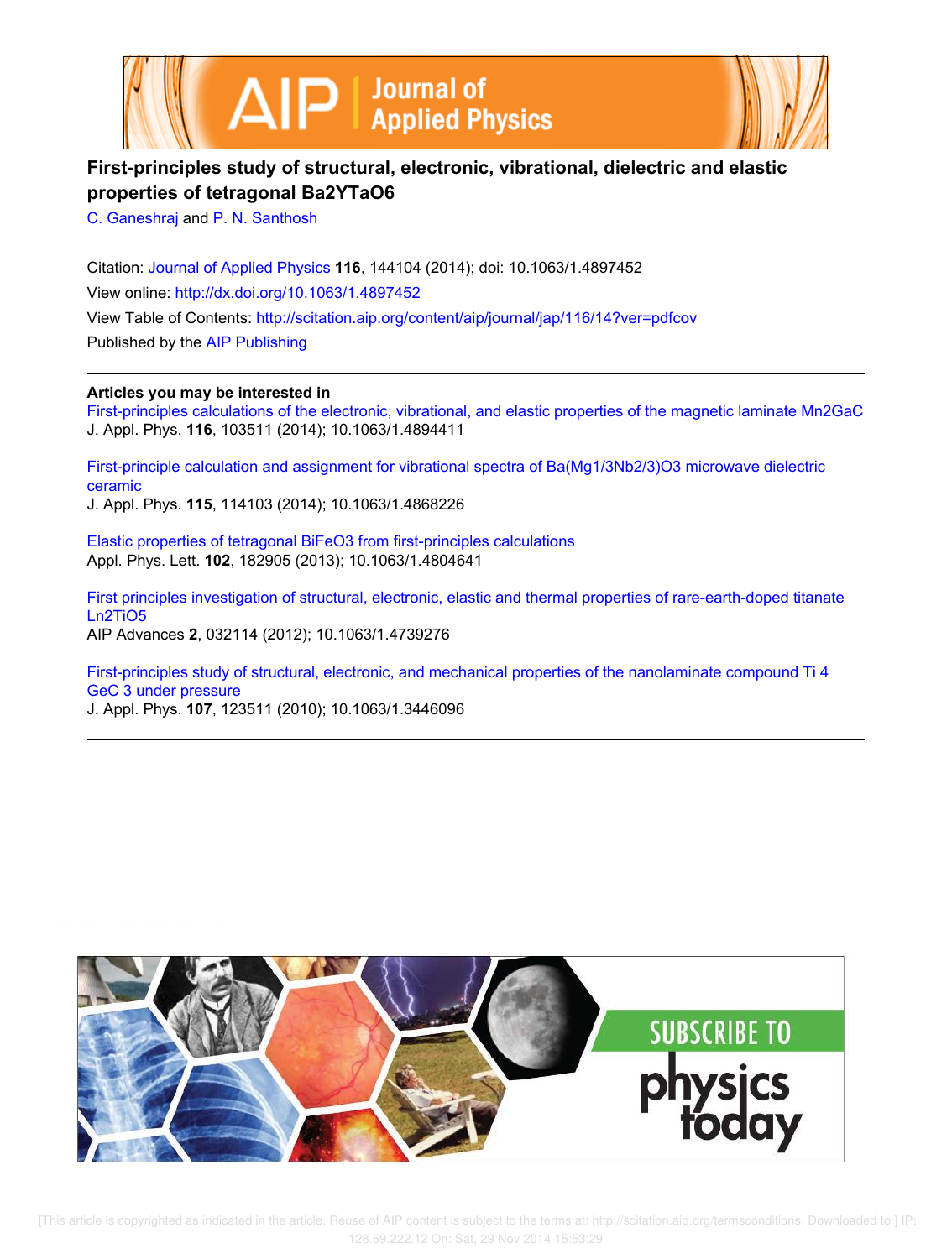

## First-principles study of structural, electronic, vibrational, dielectric and elastic properties of tetragonal  $Ba<sub>2</sub>YTaO<sub>6</sub>$

C. Ganeshraj and P. N. Santhosh<sup>a)</sup>

Low Temperature Physics Laboratory, Department of Physics, Indian Institute of Technology Madras, Chennai 600 036, Tamil Nadu, India

(Received 15 August 2014; accepted 27 September 2014; published online 13 October 2014)

We report first-principles study of structural, electronic, vibrational, dielectric, and elastic properties of  $Ba_2YTaO_6$ , a pinning material in high temperature superconductors (HTS), by using density functional theory. By using different exchange-correlation potentials, the accuracy of the calculated lattice constants of  $Ba<sub>2</sub>YTaO<sub>6</sub>$  has been achieved with GGA-RPBE, since many important physical quantities crucially depend on change in volume. We have calculated the electronic band structure dispersion, total and partial density of states to study the band gap origin and found that  $Ba_2YTaO_6$  is an insulator with a direct band gap of 3.50 eV. From Mulliken population and charge density studies, we conclude that  $Ba_2YTaO_6$  have a mixed ionic-covalent character. Moreover, the vibrational properties, born effective charges, and the dielectric permittivity tensor have been calculated using linear response method. Vibrational spectrum determined through our calculations agrees well with the observed Raman spectrum, and allows assignment of symmetry labels to modes. We perform a detailed analysis of the contribution of the various infrared-active modes to the static dielectric constant to explain its anisotropy, while electronic dielectric tensor of  $Ba<sub>2</sub>YTaO<sub>6</sub>$  is nearly isotropic, and found that static dielectric constant is in good agreement with experimental value. The six independent elastic constants were calculated and found that tetragonal  $Ba<sub>2</sub>YTaO<sub>6</sub>$  is mechanically stable. Other elastic properties, including bulk modulus, shear modulus, Young's modulus, Poisson's ratio, and elastic anisotropy ratios are also investigated and found that Poisson's ratio and Young's modulus of  $Ba_2YTaO_6$  are similar to that of other pinning materials in HTS. © 2014 AIP Publishing LLC. [http://dx.doi.org/10.1063/1.4897452]

#### I. INTRODUCTION

For many decades, transition metal oxides have received much attention owing to their diverse properties like colossal dielectric constant,<sup>1</sup> magnetoresistance,<sup>2</sup> high temperature superconductors  $(HTS)$ ,<sup>3</sup> magnetocaloric effect,<sup>4</sup> and magnetoelectric effect.<sup>5</sup> Perovskite and its structurally related oxides have been widely studied due to their interesting physical properties and extensive structural diversity. Even though many compounds adopt the ideal cubic perovskite aristotype, most perovskites undergo a distortion away from high-symmetry cubic structure.<sup>6</sup> Perovskite oxide has the general stoichiometry  $ABO<sub>3</sub>$  and is composed of cornersharing  $BO<sub>6</sub>$  octahedra with A-site cation occupying void created by the three dimensional octahedral network. Thus, the B cations are at the centers of the octahedra, while the A cations occupy 12-fold- coordinated sites. This ideal structure, which is usually described by lattice parameter a<sub>p</sub>, displays a wide variety of structural instabilities in the various materials. The low symmetry structure can be described as a distorted structure with respect to ideal cubic structure. These distortions often influence the physical properties and remarkable structural chemistry has been observed in these materials. These distortions may involve rotations and distortions of the  $BO<sub>6</sub>$  octahedra as well as displacements of the cations from their ideal sites. The most common distortion consists of rigid unit modes (RUM), where  $BO<sub>6</sub>$  octahedra remain almost rigid and the rotation of octahedra generates antiferrodistortive distortion. The second type of distortion is ferroelectric, where the A or B cations are displaced against rigid  $BO<sub>6</sub>$  octahedra. The third type of distortion involves deformation of  $BO_6$  octahedra. A detailed study on the octahedral tilting in cation ordered double perovskite using number of technique, including group theoretical analysis, $\bar{y}$  has been examined by various groups. The family of double perovskite  $Ba(B'_{1/2} B''_{1/2})O_3$  have been investigated in last two decades for their microwave and infrared dielectric properties. Among double perovskites,  $Ba_2YTaO_6$  (BYTO) undergoes an equitranslational improper ferroelastic second order phase transition from cubic  $(Fm-3m)$  to tetragonal  $(I4/m)$ structure without any unit cell multiplication, characterized by the tilting of the oxygen octahedra (Glazer's notation:  $a^{0}a^{0}c^{-}$ ) along c-axis, around 253 K.<sup>8</sup> A pressure induced phase transition from cubic to tetragonal structure is also observed between 4.3 and 5.6 GPa with a onset of an octahedral tilting distortion about c-axis.<sup>9</sup> Recently, BYTO has been used in a form of nanocomposites with  $YBa<sub>2</sub>Cu<sub>3</sub>O<sub>7</sub>$ , as an artificial pinning centres immobilizing quantized vortices in HTS, to enhance the ability of HTS to carry electrical current with zero resistance at high temperature and magnetic fields.<sup>10</sup> Also, BYTO is a useful microwave dielectric resonator material with  $\varepsilon \sim 32$  near room temperature with very low dielectric loss.<sup>8</sup>

<sup>&</sup>lt;sup>a)</sup>Email: santhosh@physics.iitm.ac.in. Tel.:  $+91$  44 2257 4882. Fax:  $+91$  44 2257 4852.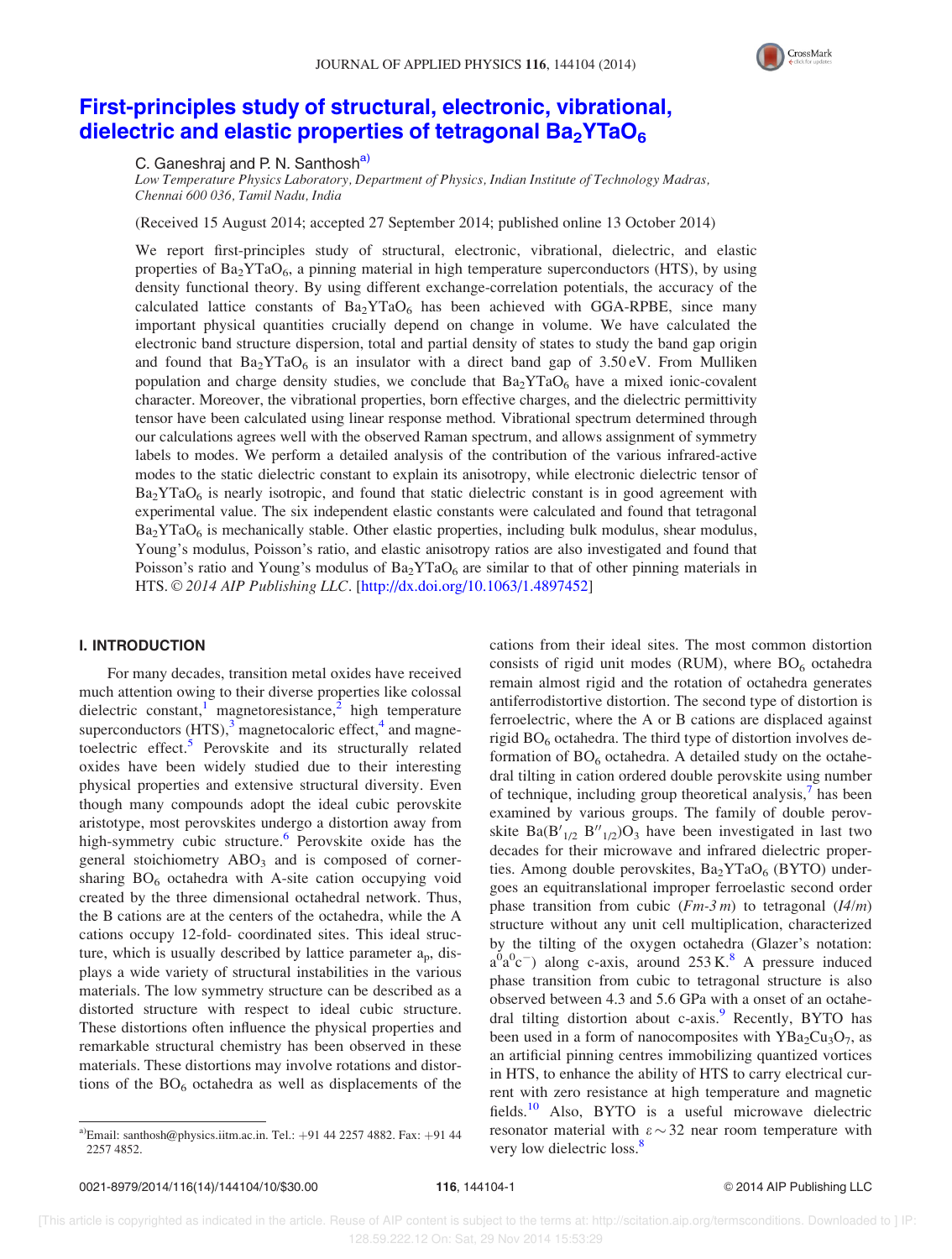

FIG. 1. Crystal structure of tetragonal (I4/m) unit cell of BYTO projected along ac and ab planes. Yellow and Red balls are represents Ba and O ions. The violet and green octahedra represent  $TaO_6$  and  $YO_6$ . This figure was drawn using VESTA.<sup>17</sup>

In this paper, we present *ab initio* study of the structural, electronic, vibrational, dielectric, and elastic properties of tetragonal BYTO. We have calculated structural parameters, electronic band structure and electronic density of states (DOS), and nature of bonding of BYTO. Lattice dynamical properties, including zone-centre vibrations, Born effective charge, and electronic and static dielectric permittivity tensors, are calculated by first principles linear response method. A detailed analysis of the contribution of the various infrared-active modes to the static dielectric constant has been done to explain its anisotropy. In addition to that, we have also calculated the elastic constants, bulk modulus of BYTO using first-principles method.

#### II. COMPUTATIONAL DETAILS

The calculations were performed based on density functional theory (DFT) using CAmbridge Serial Total Energy Package code (CASTEP) with local-density approximation (LDA) and generalized gradient approximation  $(GGA)$ . The interaction of electrons with ion cores was represented by norm conserving pseudopotential for Ba  $(5s^2 5p^6 6s^2)$ , Y  $(4s<sup>2</sup> 4p<sup>6</sup> 4d<sup>1</sup> 5s<sup>2</sup>), Ta (5d<sup>3</sup> 6s<sup>2</sup>), and O (2s<sup>2</sup> 2p<sup>4</sup>). A plane$ wave basis set with cut off energy 690 eV was used to expand the valance electronic wave functions. The exchange-correlation potential used in the calculations is LDA, GGA, GGA-PBE, GGA-PW91, and GGA-RPBE. The sampling of Brillouin zone was carefully tested and based on these convergence tests, a k-point grid of  $4 \times 4 \times 3$  was used. A  $12 \times 12 \times 9$  k-point grid was used for calculating vibrational properties. The Broyden-Fletcher-Goldfarb-Shanno (BFGS) minimization scheme was used in geometry optimization.<sup>12</sup> The geometry optimization is performed with the experimentally observed cell parameters and internal coordinates of ions,  $13,14$  until the maximum energy, force, stress, and displacement on the system converge to the tolerance values of  $10^{-5}$  eV, 0.03 eV/Å, 0.05 GPa, and 0.001 Å, respectively. The lattice dynamics of BYTO is studied by density functional perturbation theory (DFPT) within the theory of linear reponse.<sup>15</sup> This method includes calculations of charge response to the lattice distortions for the specified vectors in the first Brillouin zone. The frequencies and displacement patterns of the phonon modes were calculated using the dynamical matrix method.

#### III. RESULTS AND DISCUSSION

#### A. Crystal and electronic structure

BYTO possesses a tetragonal structure  $(I4/m)$ , with c-axis (tetragonal and optical axis) as a high symmetry axis, corresponding to an out of phase tilting of the octahedra around four-fold c-axis (Glazer's notation:  $a^0a^0c^-$  (Ref. 16)).  $I4/m$  has the structural equivalence between a-axis and b-axis as well as structural difference between a-axis/b-axis and c-axis. The optimized crystal structure along ac and ab plane is illustrated in Figure 1. Table I shows the results of optimized lattice parameters obtained using the GGA-RPBE method along with LDA, GGA, GGA-PBE, GGA-PW91, and available experimental results. These results are consistent with the fact that LDA often underestimates lattice constant, while GGA reduces this error considerably.<sup>18</sup> The optimized internal co-ordinates of BYTO are given in Table II along with available experimental values. Figure 2 shows the calculated band structure along the high symmetry directions and the observed bandgap is  $\sim$ 3.50 eV between the valance band maximum and the conduction band minimum along  $\Gamma$ -point. Unfortunately, we have been unable to find the experimental values of the energy gap in the literature. But, it is known that the GGA calculation underestimates the band gap of semiconductors and insulators.<sup>19</sup> The lowest valence bands occur between  $-11$  and  $-10 \text{ eV}$  and are essentially dominated by Ba 5p states with small presence of O 2s and 2p states and non-negligible presence from O 3d to Y/Ta 3p states. The valence band lies between  $\sim$  -4.5 and 0 eV (E<sub>F</sub>), which is derived mainly from O 2p states but also, there is a quite strong hybridization between

TABLE I. Calculated (LDA, GGA-RPBE, GGA-PBE, and GGA-PW91) and experimental lattice constant and volume of  $Ba<sub>2</sub>YTaO<sub>6</sub>$ .

|            | LDA.   | GGA-RPBE | GGA-PBE | GGA-PW91 | Exp.   |
|------------|--------|----------|---------|----------|--------|
| a, b(A)    | 5.8374 | 5.9552   | 5.9301  | 5.9205   | 5.9551 |
| $c(\AA)$   | 8.3452 | 8.4419   | 8.4155  | 8.4023   | 8.4482 |
| $V(\AA^3)$ | 284.36 | 299.38   | 295.94  | 294.52   | 299.60 |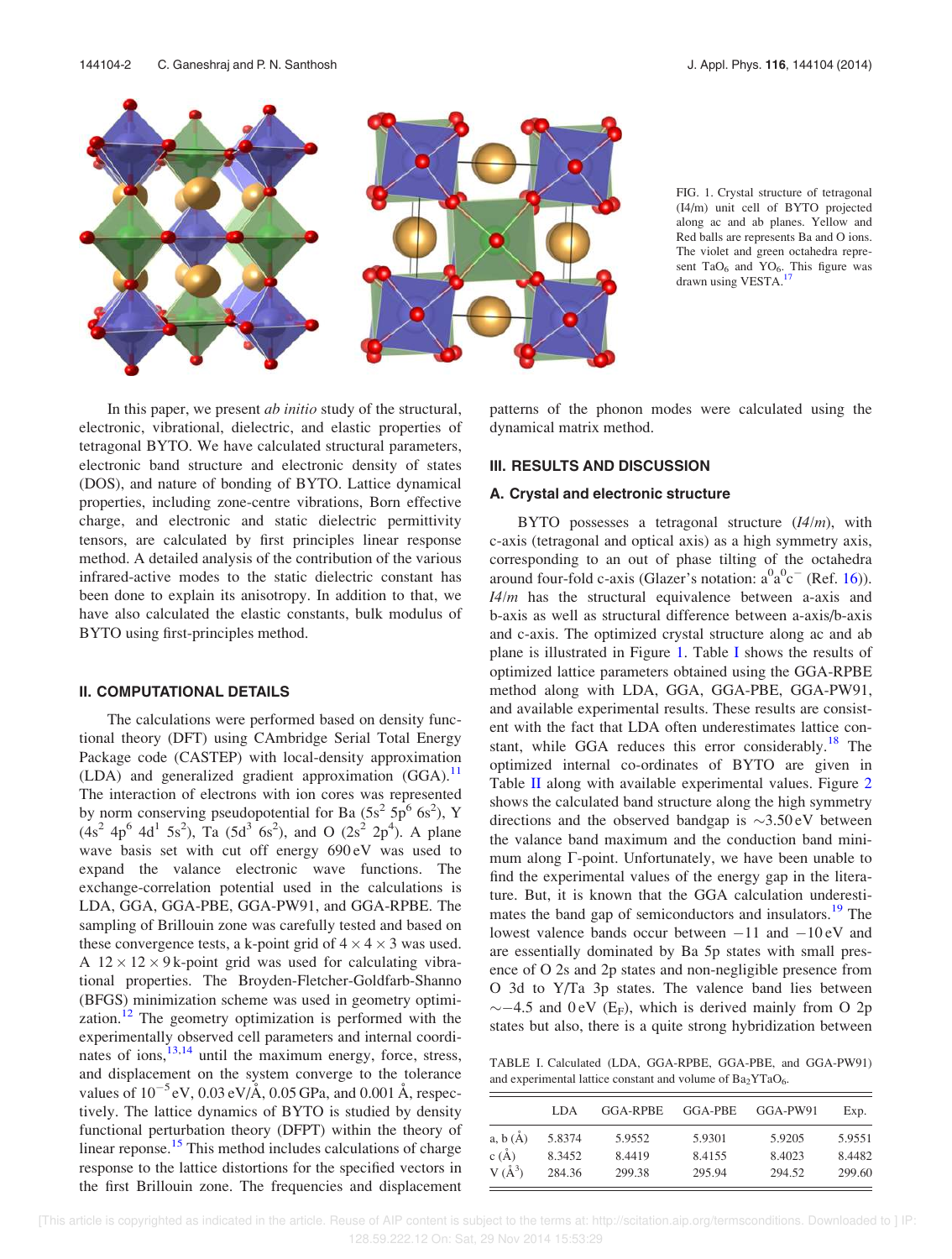TABLE II. Calculated (experimental) structural parameters of BYTO using GGA-RPBE.

|                | Wyckoff sites | X                  | y                  | Z                  |
|----------------|---------------|--------------------|--------------------|--------------------|
| Ba             | $4d(-4)$      | $\Omega$           | 0.5                | 0.25               |
| Y              | 2a(4/m)       | $\Omega$           | $\overline{0}$     | $\overline{0}$     |
| Ta             | 2b(4/m)       | $\Omega$           | $\theta$           | 0.5                |
| O <sub>1</sub> | 4e(4)         | $\Omega$           | $\Omega$           | 0.2685<br>(0.2687) |
| O <sub>2</sub> | 8h(m)         | 0.2520<br>(0.2175) | 0.2857<br>(0.2578) | 0.0                |

O 2p states with d states of Ta and Y, due to the presence of Ta and Y atoms within the  $Ta(Y)O_6$  octahedra and to lesser extent with Ba d states. The nature of chemical bonding can be elucidated from the total to partial density of states (DOS). By comparing the total DOS (Figure  $2(b)$ ) with angular momentum projected DOS (Figures  $3(a)-3(d)$ ), one can show that some electrons from p states of O, d states of Ta, and Y are transferred into valence bands (VBs) and contribute to covalent interactions between Ta(Y)-O bonds and also Ta-O bond has high covalency than Y-O bond. The conduction band is situated above  $E_F$  at around  $\sim$ 3.4 eV to 6.6 eV. The conduction band around 5 eV is mainly contributed from d states of Y, Ta, and Ba as well as from O 2p states.

#### B. Mulliken band population

In Sec. III A, it has been shown that there exists a significant hybridization of Ta/Y 3d with O 2p states in BYTO indicating the bonding in this system cannot be purely ionic but must exhibit a covalent part. In order to have a clear picture about the nature of chemical bonding between constituent of BYTO, we have calculated Mulliken band population and Born effective charges.

The Mulliken band population is essential for evaluating the bonding character in a material. A high value of bond population indicates a covalent bond, and a low value indicates an ionic nature. Positive and negative values indicate bonding and antibonding states, respectively. The Mulliken population reported in Table III shows that the Ba-O bond exhibits almost ionic nature with slight covalency, whereas Ta/Y-O bond has mixed covalent and ionic characteristics. Since Ta-O bond has higher Mulliken population than that of Y-O bond, it is slightly more covalent than Y-O bond. Since the overlap of  $t_{2g}$  (d<sup>0</sup> configuration) of Ta (Figure 3(b)) is higher than that of Y (Figure  $3(c)$ ) with ligand orbitals, Ta-O bonding energy is higher than that of Y-O bonds and this lead a higher covalent character Ta-O bond than that of Y-O bond. The two different wyckoff positions of O atoms lead a small change in bond length between  $O_1$  and  $O_2$  with Ba, Ta, and Y ions. Further, the interatomic distance (Table III) between Ta (Y) and O is  $\sim$ 1.9522 Å ( $\sim$  2.2689 Å) and that between Ba and O is  $\sim$ 2.9818 Å and 2.8870 Å (for O<sub>1</sub> and  $O_2$ ) indicating the covalent bonding between Ta(Y) and O ions and ionic bonding between Ba and O ions. It is to be mentioned that if we consider the self-consistently calculated valence charges (Table IV), the chemical formula for the system may roughly be written as  $Ba_2^{1.22}Y^{1.08}Ta^{1.51}O_6^{-0.84}$ . Thus, we find a significant deviation from the charge distribution of charge balanced  $Ba_2^2Y^3Ta^5O_6^{-2}$ . The strong hybridization between O 2p states and the Ta(Y) d states reveals that the static Ta (Y) and O charges are significantly less than  $+5$  ( $+3$ ) and  $-2$ . According to the ionicity scale,<sup>20</sup> the population ionicity can be calculated as

$$
P_i = 1 - \exp[-|P_c - P|/P], \tag{1}
$$

where  $P$  is the overlap population of the bond,  $P_c$  is the bond population, for a purely covalent bond ( $P_c = 0.75$ ).  $P_i$  is equal to zero for purely covalent bond and to unity for purely ionic bond. The Ta- O bond exhibits high covalency than Y-O bond, whereas Ba-O bond exhibits high ionicity.

#### C. Born effective charges

Born effective charges  $(Z^*)$  play a fundamental role in the dynamics of the crystal lattices. They govern the amplitude of the long-range coulomb interactions between nuclei and the splitting between longitudinal optic (LO) and transverse optic (TO) phonon modes. For an insulator,  $Z^*$  is a measure of change in electronic polarization due to ionic displacements. The form of effective tensor for the constituents is determined by the site symmetry of ions.  $Z^*$  is defined as the proportionality coefficient relating, at linear order, the polarization per unit cell created along the  $\beta$  direction, to the displacement along the direction  $\alpha$  of the atoms belonging to the sublattice  $\kappa$ , under the condition of zero electric field  $(\varepsilon)$ 



FIG. 2. (a) Electronic band structure along high symmetry directions and (b) DOS of BYTO.

 [This article is copyrighted as indicated in the article. Reuse of AIP content is subject to the terms at: http://scitation.aip.org/termsconditions. Downloaded to ] IP: 128.59.222.12 On: Sat, 29 Nov 2014 15:53:29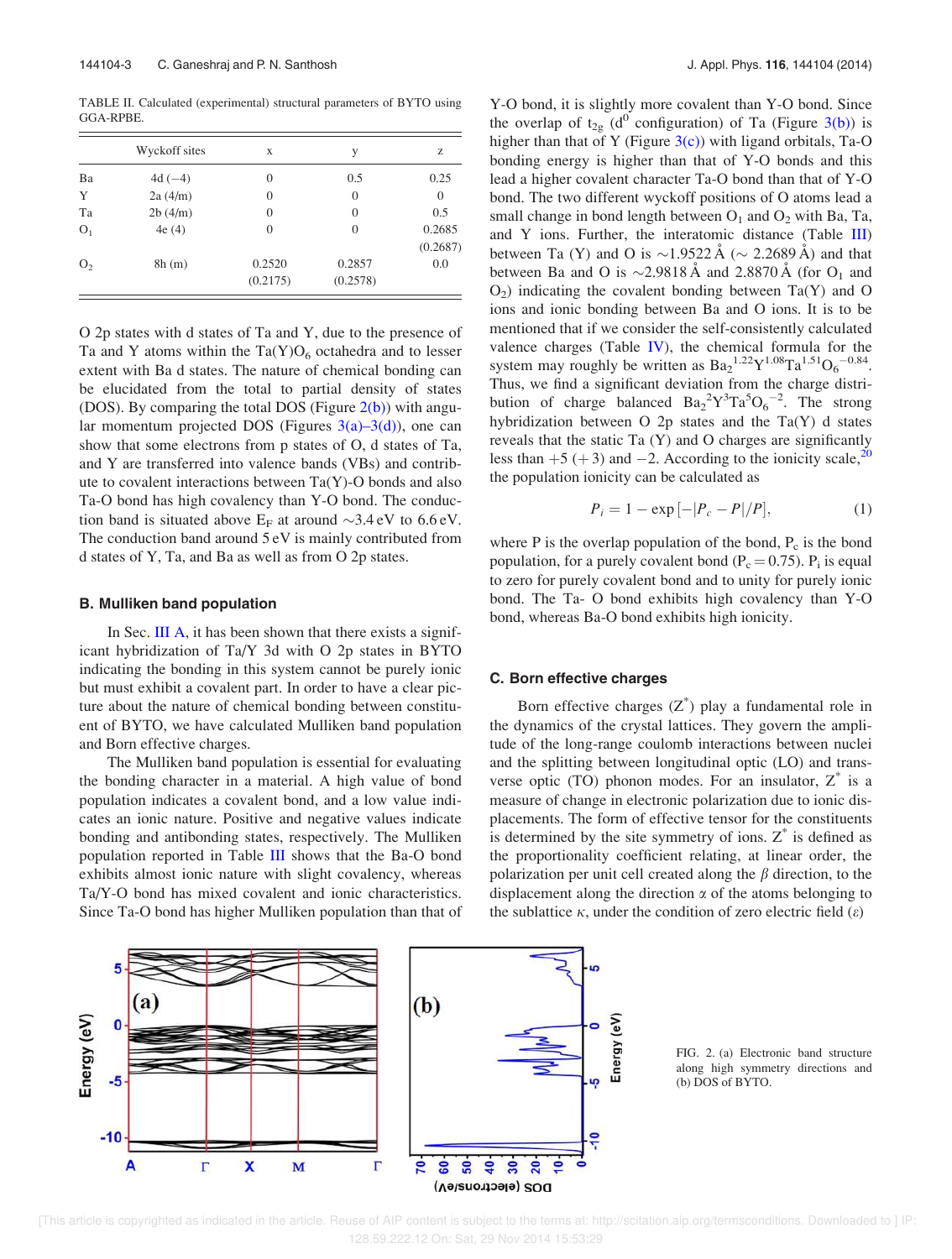

FIG. 3. Partial DOS of (a) Ba, (b) Ta, (c) Y, and (d) of BTYO. The Fermi energy is set to zero.

$$
Z_{\alpha\beta}^*(\kappa) = \Omega_0 \frac{\partial P \alpha}{\partial \tau_\beta(\kappa)} \bigg|_{\varepsilon=0},\tag{2}
$$

where  $\Omega_0$  is the unit cell volume. The components of these tensors reflect the effects of covalency or ionicity with respect to some reference ionic value.

 $Z^*$  related to the atoms constituting BYTO are reported in Table IV. In this case, the cartesian x, y, and z are aligned along the crystalline [100], [010], and [001] directions. In tetragonal symmetry, the Born effective charge tensor is diagonal and reduces to values  $Z^*_{xx} = Z^*_{yy} = Z^*_{\perp}$  and  $Z_{z}^{*} = Z_{\perp}^{*}$ , except  $Z^{*}$  of  $O_{2}$ . The off-diagonal elements  $(Z^*_{yx} = Z^*_{yx})$  arise from the tetragonal distortion due to lower site symmetry of  $O<sup>21</sup>$  Since  $O<sub>2</sub>$  along [100] and [010] direction ((m) site symmetry,  $(x, y, 0)$ ) and  $O_1$  along [001]direction  $(4 \text{ site symmetry}, (0, 0, z))$  is bonded with Ta  $(Y)$ atoms, a large anomalous contributions to  $Z^*$ , on Ta/Y and  $O_2$  ions in the ab-plane and on Ta/Y and  $O_1$  ions in the apical direction (along [001] direction). This anomalous

TABLE III. The calculated (experimental) bond population, population ionicity, and bond length of BYTO using GGA-RPBE.

| <b>B</b> ond | Bond population, P | Population ionicity, P. | Bond length $(A)$ |
|--------------|--------------------|-------------------------|-------------------|
| $Ba - O1$    | 0.06               | 0.999                   | 2.9818 (2.979)    |
| $Ba - O2$    | 0.06               | 0.999                   | 2.8870 (2.867)    |
| $Y - Q_1$    | 0.42               | 0.564                   | 2.2687 (2.210)    |
| $Y - Q_2$    | 0.40               | 0.524                   | 2.2689 (2.216)    |
| $Ta - O_1$   | 0.57               | 0.271                   | 1.9522 (2.015)    |
| Ta - $O2$    | 0.57               | 0.254                   | 1.9516 (2.000)    |

contribution clearly indicates that a strong dynamic charge transfer takes place along the Ta/Y-O bond. When O atom is displaced closer to Ta/Y atom, the change in bond hybridization causes transfer of electrons from O to Ta (Y). This transfer of electrons results in an increase in Ta (Y) bond covalency. The deviation in large anomalous contributions of Born effective tensors, along and perpendicular to [001] direction, reflects the sensitivity to the atomic displacement of the partially covalent character of Ta/Y-O bond, owing to the point site symmetry of the ions. The charge observed on Ba indicates the ionic covalent character of bonding along 3 crystallographic directions. In the ab-plane, the value of  $Z^*$ on  $O_1$  and along apical direction on  $O_2$  is close to nominal value  $(-2)$  indicating the ionic character of bonding. The finite value of  $Z^*_{yx} = Z^*_{yx}$  occurs due to site symmetry (m) of  $O_2$  ions. The anisotropic diagonal elements of  $Z^*$  of  $O_2$  and finite off-diagonal element of  $O<sub>2</sub>$  clearly reflect the presence of covalent bonding of interactions.<sup>22</sup>

In order to gain further insight into the nature of the bonding accurately, we calculate the electron density distribution for BYTO. The charge density in our calculation is derived from a reliable converged wave function and hence it can be used to study the bonding nature of solid. The total charge density plots of BYTO along [100] direction show the deviation of the spherically distributed charge density around O ions, as shown in Figure 4. Moreover, it also shows that the deviation of the spherically distributed charge density is more towards Ta atoms than Y atom, indicating the slightly high covalent nature of Ta–O bond than Y-O bond. The spherical distribution of charges around Ba ions indicates a dominated ionic nature of interaction.

 [This article is copyrighted as indicated in the article. Reuse of AIP content is subject to the terms at: http://scitation.aip.org/termsconditions. Downloaded to ] IP: 128.59.222.12 On: Sat, 29 Nov 2014 15:53:29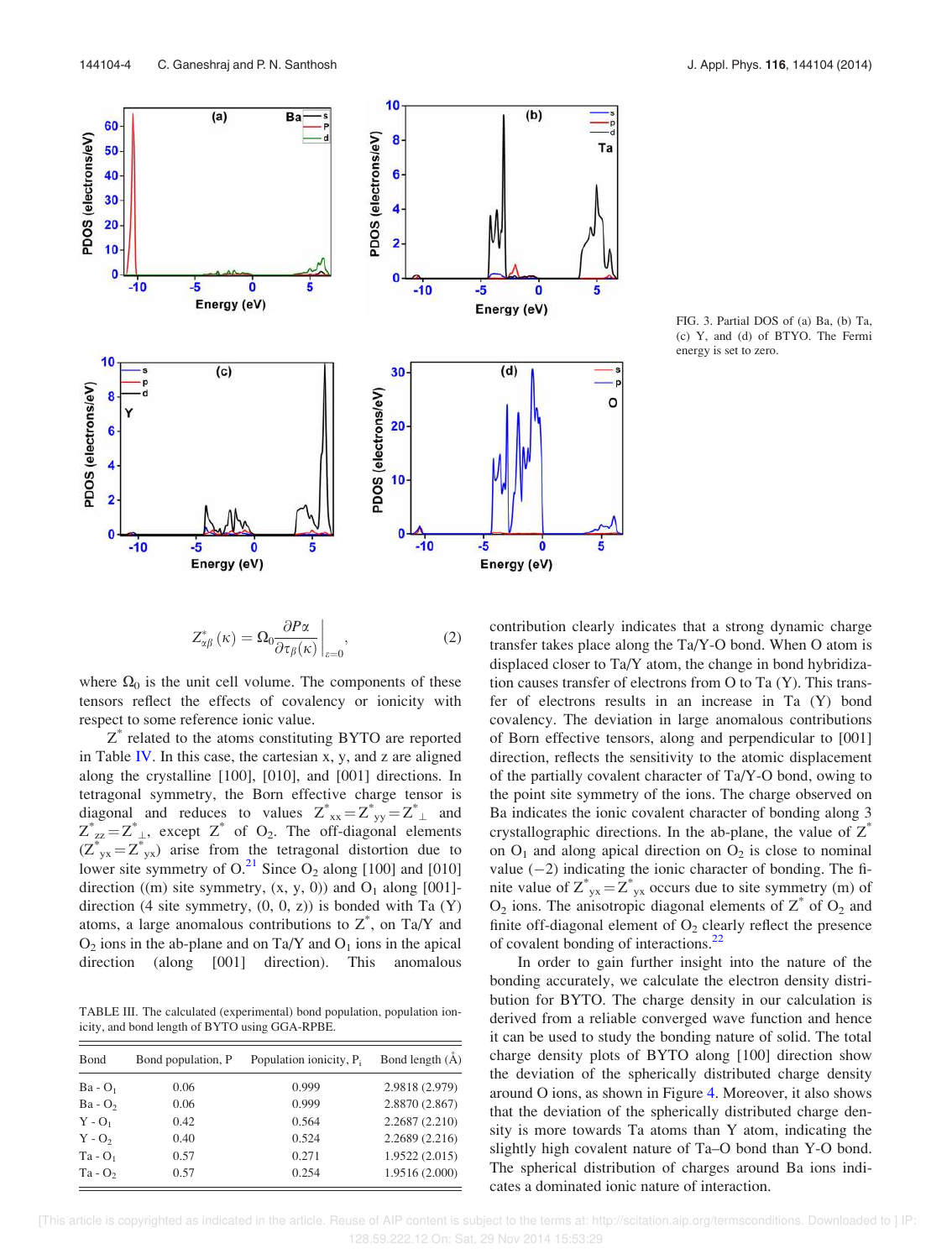|                | $Z^*_{xx}$ | $Z^*_{xy}$ | <b>XZ</b> | <b>VX</b> | $Z^*_{yy}$ | ∠<br>VZ | $Z^*_{zx}$ | $Z^*_{zy}$ | 77<br>∠ | Mulliken charges  e |
|----------------|------------|------------|-----------|-----------|------------|---------|------------|------------|---------|---------------------|
| Ba             | 2.72       | 0.01       | 0.0       | $-0.01$   | 2.72       | 0.0     | 0.0        | 0.0        | 2.80    | 1.22                |
| Ta             | 6.99       | 0.03       | 0.0       | $-0.03$   | 6.99       | 0.0     | 0.0        | 0.0        | 7.00    | 1.51                |
| Y              | 4.81       | $-0.12$    | 0.0       | 0.12      | 4.81       | 0.0     | 0.0        | 0.0        | 4.84    | 1.08                |
| O <sub>1</sub> | $-2.05$    | 0.01       | 0.0       | $-0.01$   | $-2.05$    | 0.0     | 0.0        | 0.0        | $-4.55$ | $-0.84$             |
| O <sub>2</sub> | $-3.42$    | $-1.22$    | 0.0       | $-1.25$   | $-3.15$    | 0.0     | 0.0        | 0.0        | $-2.08$ | $-0.84$             |

TABLE IV. Components of the calculated Born effective charge tensors at the Ba, Ta, Y, and O sites of BYTO using GGA-RPBE and Mulliken charges of Ba, Ta, Y, and O.

#### D. Vibrational properties

The linear response method was used to calculate vibrational properties of BYTO. The linear response method provides an analytical way of calculating the second derivative of the total energy with respect to perturbation. A perturbation in ionic positions yields the dynamical matrix and phonons. The lattice vibration mode with  $q \approx 0$  plays a dominant role in Raman scattering and infrared absorption. Therefore, the vibration frequency at the  $\Gamma$  (q = 0) is called as normal vibration mode. Using method of factor group analysis, we determine the distribution of the zone-centre vibrational modes in terms of the representation of  $C_{4h}$  point group

$$
\begin{aligned} \Gamma(I4/m) = &6T(2A_u+B_g+E_g+2E_u) \\ &+2L(A_g+E_g)+\upsilon_1(A_g)+2\upsilon_2(A_g+B_g) \\ &+2\upsilon_3(A_u+E_u)+2\upsilon_4(A_u+E_u) \\ &+2\upsilon_5(E_g+B_g)+\upsilon_6(E_u), \end{aligned}
$$

where  $v_1$ ,  $v_2$ , and  $v_3$  are related to Y(Ta)-O stretching mode, and  $v_4$ ,  $v_5$ , and  $v_6$  are O- Y(Ta)-O bending modes. T and L are translational and librational lattice modes, respectively. The symbols A and B represent nondegenerate and E double degenerate vibrational modes; symmetric and antisymmetric modes with respect to a centre of inversion are denoted by subscripts g and u, respectively. There are nine Ramanactive and infrared (IR)-active modes that exist. In the Raman-active modes, Y and Ta atoms are at rest. Table V compares calculated frequencies at the Brillouin zone center with available experimental and theoretical results. The

Ta Ba Y  $3.864<sub>e</sub>$ 6.552e-1 4.239e-1 1.927e-1  $-3.854e-2$ O

FIG. 4. Charge density distribution of BYTO along [100] direction.

agreement with experimental values is typically within 5%, which is good for a first principles calculation. $^{23}$  Figure 5 shows the displacement patterns of allowed Raman modes of vibration of BYTO. Among Raman modes, three modes  $(95 \text{ cm}^{-1}, 398 \text{ cm}^{-1}, \text{ and } 597 \text{ cm}^{-1})$  are presumably arises due to the descent to lower symmetry (cubic-tetragonal symmetry).<sup>26</sup> The highest Raman A<sub>g</sub> (847 cm<sup>-1</sup>) mode corresponds to the displacement of oxygen atom along Y-O-Ta axis, while all the cations are at rest. This frequency is mainly determined by the Ta-O and Y-O distances and bonding forces, and thus by the chemical nature of the Ta and Y octahedral cations. In this mode, all the O atoms are moving outward/inward, known as breathing mode.<sup>28</sup> In  $B_{\varphi}$  $(602 \text{ cm}^{-1})$  mode, only in-plane O<sub>2</sub> atoms are involved, with one diagonally opposite pair displaced outwards (inwards) and other pair displaced inwards (outwards), known as outof-phase stretching.<sup>29</sup> Here, the Ba atoms are also displaced in opposite direction along c-axis. The A<sub>g</sub> (597 cm<sup>-1</sup>) mode is an octahedral stretching mode (only oxygen atoms are vibrating), where the four in-plane  $O_2$  atoms are displaced

TABLE V. Calculated and experimental frequencies  $(cm<sup>-1</sup>)$ , assignment of the Raman and IR modes of BYTO using GGA-RPBE and oscillator strength (Debye<sup>2</sup>  $\rm \AA^{-2}$  (amu)<sup>-1</sup>) of IR mode. The phonon frequencies are presented in increasing order.

| $E_g^1$<br>68<br>R<br>$E_g^2$<br>$(105)$ 104<br>95<br>R<br>$B_g^1$<br>97<br>R<br>$A_g^{-1}$<br>$B_g^{-3}$<br>$B_g^{-2}$<br>$A_g^{-2}$<br>$B_g^{-3}$<br>114<br>(Soft mode)<br>R<br>398<br>(388) 384<br>390<br>R<br>403<br>R<br>$(795^{\circ})$ 573<br>597<br>562<br>R<br>602<br>567<br>R<br>$A_g^{\circ 3}$<br>$A_u^{\circ 1}$<br>(838) 836<br>841<br>847<br>R<br>93<br>110<br>IR<br>125.3<br>24.58<br>$E_u^1$<br>99<br>IR<br>17.11<br>124.7<br>$A_u^2$<br>204<br>IR<br>210.4<br>112.54<br>$E_u^2$<br>IR<br>211<br>88.37<br>211<br>$E_u^2$<br>228<br>218<br>IR<br>26<br>225.3<br>$A_u^3$<br>258<br>264<br>IR<br>0.20<br>270.9<br>$E_u^4$<br>260<br>IR<br>5.17<br>271.0 | Symmetry | Cal. | Exp. <sup>a,b</sup> | Mode | Oscillator strength,<br>$A_{\alpha\beta}(m)$ | Cal <sup>c</sup> | Cal. <sup>d</sup> |
|-----------------------------------------------------------------------------------------------------------------------------------------------------------------------------------------------------------------------------------------------------------------------------------------------------------------------------------------------------------------------------------------------------------------------------------------------------------------------------------------------------------------------------------------------------------------------------------------------------------------------------------------------------------------------|----------|------|---------------------|------|----------------------------------------------|------------------|-------------------|
|                                                                                                                                                                                                                                                                                                                                                                                                                                                                                                                                                                                                                                                                       |          |      |                     |      |                                              |                  | 76.4              |
|                                                                                                                                                                                                                                                                                                                                                                                                                                                                                                                                                                                                                                                                       |          |      |                     |      |                                              |                  | 109.8             |
|                                                                                                                                                                                                                                                                                                                                                                                                                                                                                                                                                                                                                                                                       |          |      |                     |      |                                              |                  | 109.8             |
|                                                                                                                                                                                                                                                                                                                                                                                                                                                                                                                                                                                                                                                                       |          |      |                     |      |                                              |                  |                   |
|                                                                                                                                                                                                                                                                                                                                                                                                                                                                                                                                                                                                                                                                       |          |      |                     |      |                                              |                  | 403.7             |
|                                                                                                                                                                                                                                                                                                                                                                                                                                                                                                                                                                                                                                                                       |          |      |                     |      |                                              |                  | 403.9             |
|                                                                                                                                                                                                                                                                                                                                                                                                                                                                                                                                                                                                                                                                       |          |      |                     |      |                                              |                  | 583               |
|                                                                                                                                                                                                                                                                                                                                                                                                                                                                                                                                                                                                                                                                       |          |      |                     |      |                                              |                  | 583.1             |
|                                                                                                                                                                                                                                                                                                                                                                                                                                                                                                                                                                                                                                                                       |          |      |                     |      |                                              |                  | 823               |
|                                                                                                                                                                                                                                                                                                                                                                                                                                                                                                                                                                                                                                                                       |          |      |                     |      |                                              |                  |                   |
|                                                                                                                                                                                                                                                                                                                                                                                                                                                                                                                                                                                                                                                                       |          |      |                     |      |                                              |                  |                   |
|                                                                                                                                                                                                                                                                                                                                                                                                                                                                                                                                                                                                                                                                       |          |      |                     |      |                                              |                  |                   |
|                                                                                                                                                                                                                                                                                                                                                                                                                                                                                                                                                                                                                                                                       |          |      |                     |      |                                              |                  |                   |
|                                                                                                                                                                                                                                                                                                                                                                                                                                                                                                                                                                                                                                                                       |          |      |                     |      |                                              |                  |                   |
|                                                                                                                                                                                                                                                                                                                                                                                                                                                                                                                                                                                                                                                                       |          |      |                     |      |                                              |                  |                   |
|                                                                                                                                                                                                                                                                                                                                                                                                                                                                                                                                                                                                                                                                       |          |      |                     |      |                                              |                  |                   |
|                                                                                                                                                                                                                                                                                                                                                                                                                                                                                                                                                                                                                                                                       | $A_u^4$  | 546  | 540                 | IR   | 61.41                                        | 548.5            |                   |
| $E_u^{\ 5}$<br>552<br>IR<br>59.53<br>548.3                                                                                                                                                                                                                                                                                                                                                                                                                                                                                                                                                                                                                            |          |      |                     |      |                                              |                  |                   |

<sup>a</sup>Reference 24.

<sup>b</sup>Reference 25.

<sup>c</sup>Reference 26. <sup>d</sup>Reference 27.

<sup>e</sup>Raman mode due to local defects.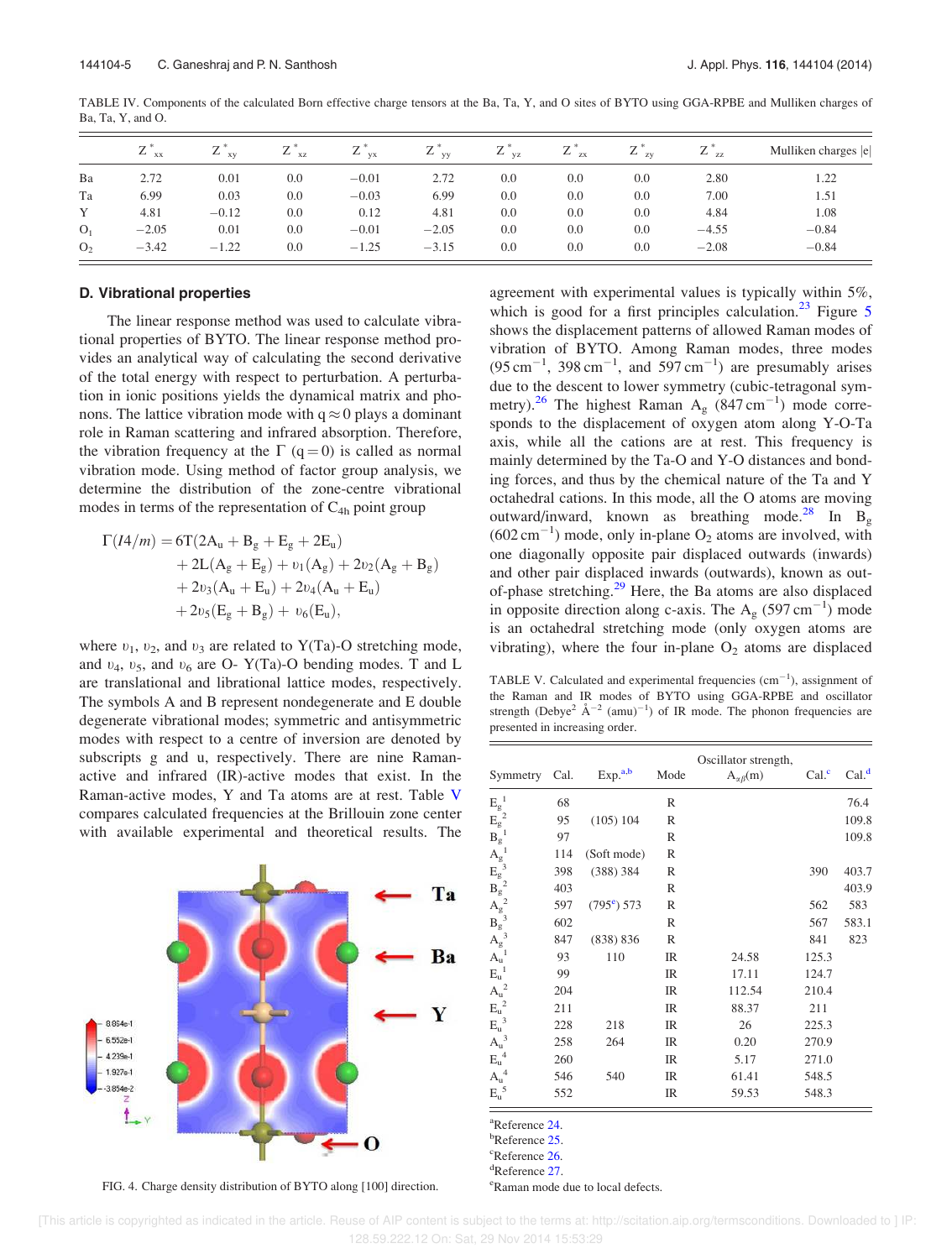

FIG. 5. Illustrations of the displacement patterns of the Raman modes of BYTO. Each displacement vector is obtained from the eigen vector by dividing each component by the square root of the corresponding atomic mass. This figure was drawn using VESTA.<sup>17</sup>

inwards and the two apical O atoms are displaced outwards and vice versa, known as out-of-phase stretching.<sup>29</sup> The B<sub>g</sub>  $(403 \text{ cm}^{-1})$  is Raman active scissor mode, where O<sub>2</sub> atoms are displaced in ab-plane and Ba atoms are displaced in opposite direction along c-axis. The  $E<sub>g</sub>$  (398 cm<sup>-1</sup>) mode is an octahedral tilt mode ([110] rotation), with Ba atoms are displaced in ab-plane.<sup>30</sup> The  $A<sub>g</sub>$  (114 cm<sup>-1</sup>) mode is anti-phase rotations of the octahedra about  $[001]$  and  $O<sub>1</sub>$  atoms are displaced opposite direction along c-axis. The B<sub>g</sub>  $(97 \text{ cm}^{-1})$ mode is a scissoring mode with Ba atoms are displaced opposite direction along c-axis. Here,  $O<sub>1</sub>$  atoms are not displaced.<sup>31</sup> In Eg (95 cm<sup>-1</sup>) mode, diagonally opposite pair of  $O<sub>2</sub>$  atoms is displaced opposite direction along c-axis with  $O<sub>1</sub>$  and Ba atoms along c-axis are displaced in ab plane in opposite direction. The vibration of  $\overline{E}_g$  (68 cm<sup>-1</sup>) mode is

similar to that of last mode (95 cm<sup>-1</sup>). All  $E<sub>g</sub>$  modes are doubly degenerate modes that involve the motion in the ab plane of the tetragonal BYTO have the same frequency and character for the displacement along either a or b axis.

Figure 6 shows the displacement patterns of allowed IR modes of vibration of BYTO. The  $E_u$  modes are an inplane mode; all atoms are displaced only in ab-plane, while in A<sup>u</sup> modes, the atoms are displaced along c-axis. The IR modes  $552 \text{ cm}^{-1}$ ,  $546 \text{ cm}^{-1}$ ,  $211 \text{ cm}^{-1}$ , and  $204 \text{ cm}^{-1}$  ( $2E_u$  and  $2A_u$ ) are octahedral stretching modes.<sup>32</sup> The  $260 \text{ cm}^{-1}$ ,  $258 \text{ cm}^{-1}$ , and 228 cm<sup>-1</sup> modes ( $2E_u$  and  $A_u$ ) are corresponding to octahedral bending and stretching modes. The lowest frequency modes 99 cm<sup>-1</sup> and 93 cm<sup>-1</sup> ( $E_u$  and  $A_u$ ) consist of bending vibration of octahedra along with polar motion of Ba atoms against all atoms, known as last mode.<sup>33-35</sup> The  $204 \text{ cm}^{-1}$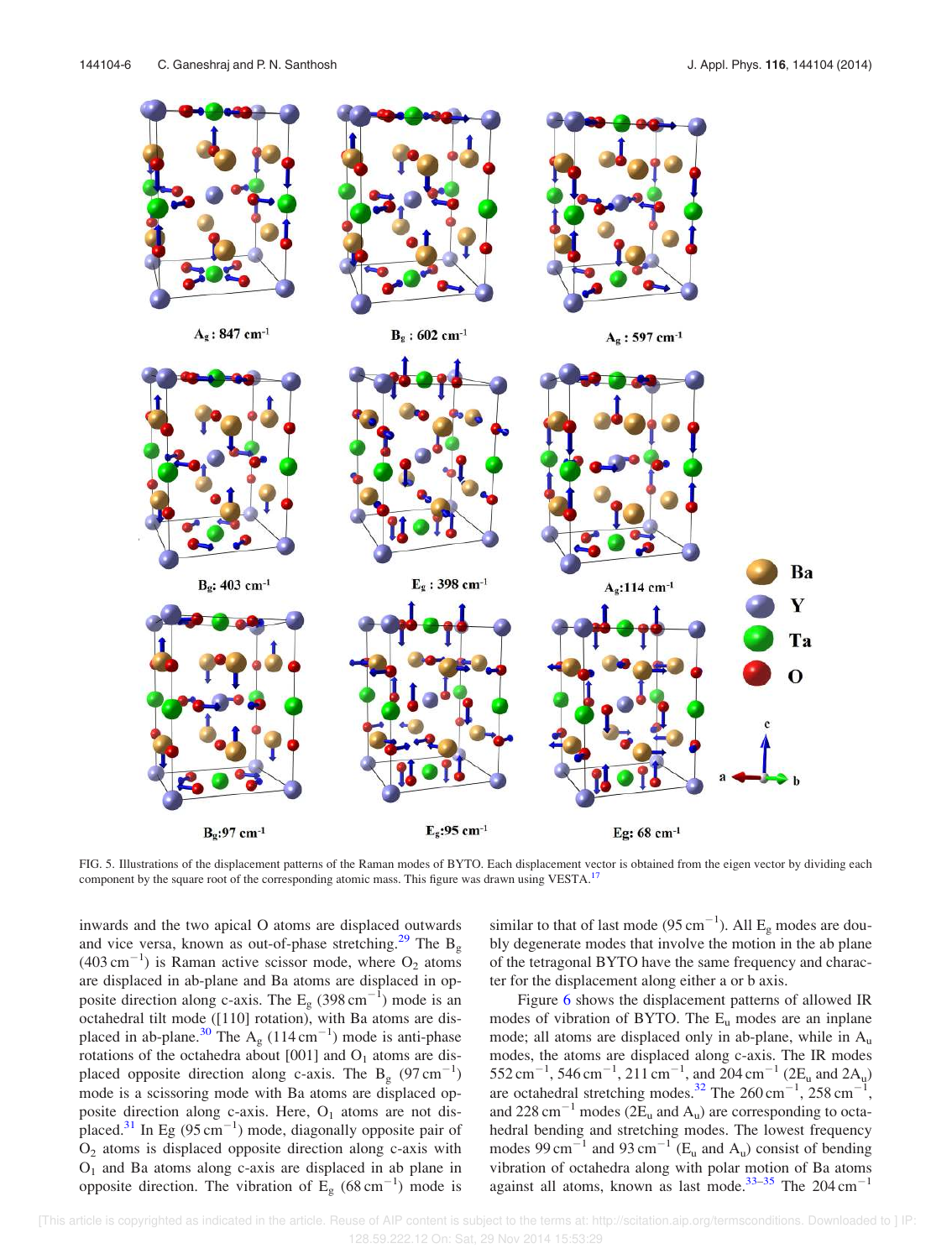

FIG. 6. Illustrations of the displacement patterns of the IR modes of BYTO. Each displacement vector is obtained from the eigen vector by dividing each component by the square root of the corresponding atomic mass. This figure was drawn using VESTA.<sup>1</sup>

and 211  $\text{cm}^{-1}$  modes are known as Slater mode<sup>33</sup> with a contribution from Ba displacements.

#### E. Dielectric properties

The electronic dielectric permittivity tensor,  $\varepsilon^{\infty}$ , is related to second derivative of the electronic energy with respect to electric field and has been computed using linear response method.<sup>36</sup> For our calculations, no scissor correction has been used. Because of the symmetry properties of tetragonal crystal structure of BYTO, this tensor is diagonal with two independent components, parallel  $(\varepsilon_{zz}^{\infty} = \varepsilon_{||}^{\infty})$  and perpendicular  $(\varepsilon_{xx}{}^{\infty} = \varepsilon_{yy}{}^{\infty} = \varepsilon_{\perp}{}^{\infty})$  to the tetragonal axis. The calculated values of these two independent components are  $\varepsilon_{\perp}^{\infty} = 4.57$  and  $\varepsilon_{\parallel}^{\infty} = 4.61$ , indicate that BYTO is a

positive uniaxial  $(\epsilon_{zz}^{\infty}/\epsilon_{xx}^{\infty})$  tetragonal crystal with a quite isotropic electric response to a homogeneous field. Unfortunately, there are no available experimental or theoretical data reported in the literature for electronic dielectric permittivity tensor of BYTO for comparison purpose. Nevertheless, the magnitudes of the  $\varepsilon^{\infty}$  components are similar to those observed in BaTiO<sub>3</sub>  $(\varepsilon^{\infty} = 5.60)^{37}$  ZrO<sub>2</sub>  $(\varepsilon^{\infty} = 4.805)$ , A-La<sub>2</sub>O<sub>3</sub>  $(\varepsilon^{\infty} = 4.924)$ ,<sup>38</sup> KNbO<sub>3</sub>  $(\varepsilon^{\infty} = 4.69)$ , NaNbO<sub>3</sub> ( $\varepsilon^{\infty}$  = 4.96), and ZrSiO<sub>4</sub> ( $\varepsilon^{\infty}$  = 4.14).<sup>39</sup>

It is well known that DFT usually overestimates the absolute values of  $\varepsilon^{\infty}$  with respect to the experimental ones. This problem has been related to the lack of polarization dependence of the quasi-local (GGA) and local (LDA) exchange-correlation functionals. In spite of this error in the absolute value, the evolutions of the optical dielectric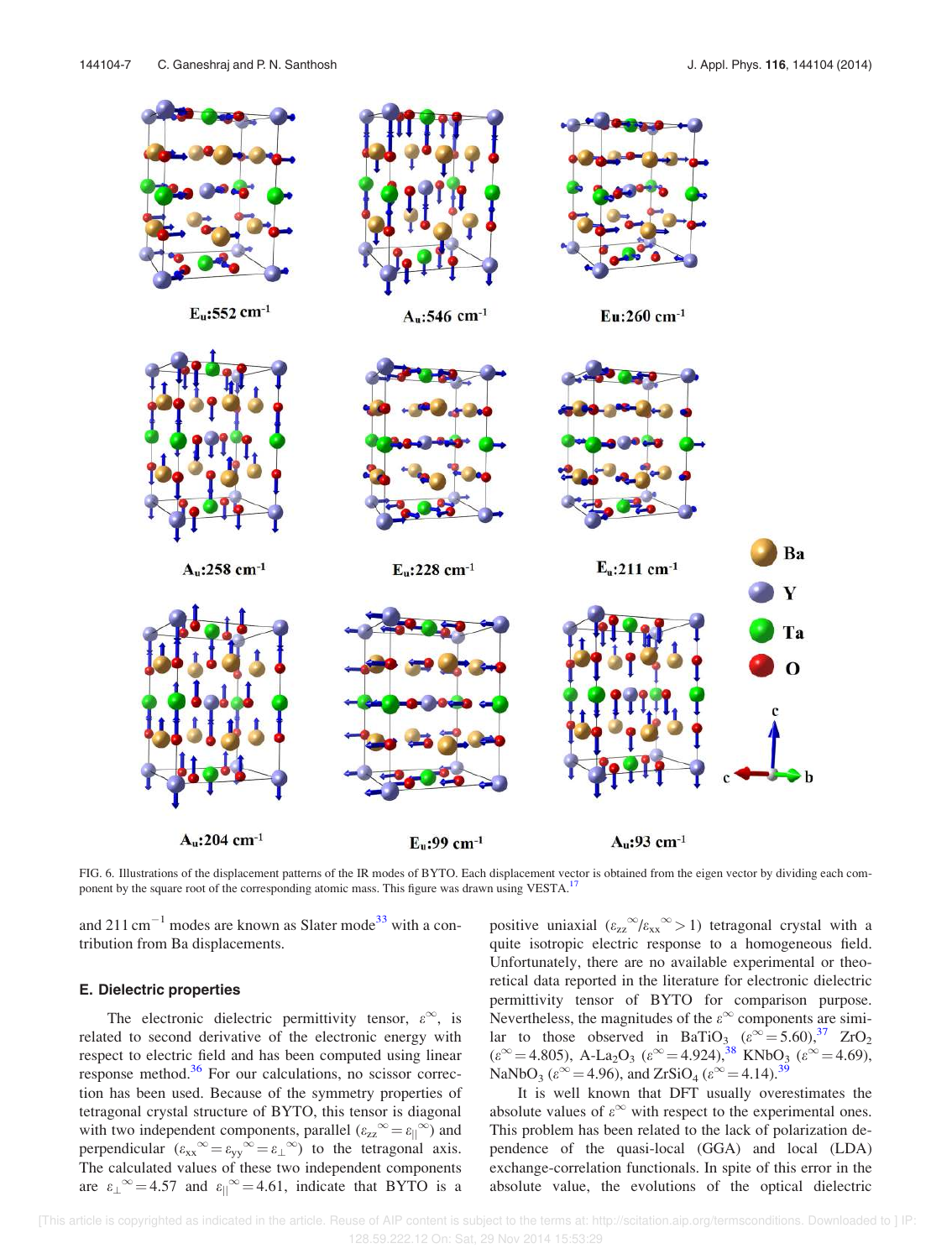permittivity tensor are, in general, qualitatively well described by GGA and LDA calculations.

Since electronic dielectric tensor describes the response of the electron gas to a homogeneous electric field if the ions are taken as fixed at their equilibrium positions, one need to use a model, which assimilates the solid to a system of undamped harmonic oscillator in order to include the response of the crystal lattice to the electric field. The static dielectric tensor,  $\varepsilon^0$ , can be therefore decomposed into an electronic and an ionic part such as

$$
\varepsilon_{\alpha\beta}^0 = \varepsilon_{\alpha\beta}^\infty + \frac{4\pi}{\Omega_0} \sum_m \frac{A_{\alpha\beta}(m)}{\omega_m^2}.
$$
 (3)

The infrared oscillator strengths, A, are a second–order tensor given by

$$
A_{\alpha\beta}(m) = \left[\sum_{\gamma,\kappa} \frac{Z_{\alpha\gamma}^*(\kappa)}{\sqrt{M_{\kappa}}} e_{\gamma}(\kappa, m)\right]^* \left[\sum_{\gamma,\kappa} \frac{Z_{\beta\gamma}^*(\kappa)}{\sqrt{M_{\kappa}}} e_{\gamma}(\kappa, m)\right], (4)
$$

where the sums run over all atoms  $\kappa$  and space directions  $\Upsilon$ ,  $M_k$  is the mass of the  $\kappa$ th atom, and e<sub> $\Upsilon$ </sub> ( $\kappa$ ,m) and  $\omega_m$  are, respectively,  $\Upsilon \kappa$  component of the eigen vector and the frequency of the mth mode obtained from the diagonalization of the analytical part of the dynamical matrix. The relevant components of the oscillator strength tensor (parallel-parallel component for  $A_{2u}$  modes and the perpendicular-perpendicular component for  $E_u$  modes) are given in Table V. According to the symmetry of BYTO structure,  $\varepsilon^0$  is a diagonal tensor with two different components  $\varepsilon^0_{\perp} = 36.58$  and  $\varepsilon^0_{\parallel} = 45.51$ . From Table V, it is found that the IR modes  $A_u^1$  (93 cm<sup>-1</sup>) and  $A_u^2$  $(204 \text{ cm}^{-1})$  have small (large) oscillator strength (frequency) and they almost equally contribute to  $\varepsilon^0_{\parallel}$ . In addition to that,  $E_u^1$  (99 cm<sup>-1</sup>) and  $E_u^2$  (211 cm<sup>-1</sup>) have also nearly equally contribute to  $\varepsilon_{\perp}^0$ , smaller than that of  $A_u^1$  and  $A_u^2$  and explains why  $\varepsilon_{\parallel}^0$  is slightly higher than  $\varepsilon_{\perp}^0$ . By contrast to  $\varepsilon_{\perp}^{\infty}$ , the inclusion of ionic contribution results in an anisotropic  $\varepsilon^0$  with  $\epsilon_{\parallel}^0$  slightly higher than  $\epsilon_{\perp}^0$ . The dielectric response of BYTO is therefore mainly ionic with slightly higher value of  $\varepsilon^0$  along optical axis (c-axis) than in orthogonal plane (ab plane). In order to compare our results with experimental data, we average the values of  $\varepsilon^0$  parallel and perpendicular to c-axis. The average value of  $\varepsilon^0$  obtained by taking one third of the trace of respective dielectric tensors  $([2\varepsilon^0_{\parallel} + \varepsilon^0_{\perp}]/3)$  is 39.55, close to experimentally observed value  $32.5$  around  $T_c \sim 253 \text{ K}$ .<sup>8</sup> The calculated dielectric tensor component values are expected to be overestimated due to underestimation of band gaps in DFT calculation and it is attributed to the lack of polarization dependence in the exchange-correlation functional.

#### F. Elastic properties

Elastic constants characterize the ability of a material to deform under small stresses. The elastic tensor  $c_{ij}$  is determined by performing six finite distortions of the lattice and deriving the elastic constants from strain-stress relationship.<sup>38</sup> Because of the symmetry of the  $I4/m$  structure of BYTO, these tensors have only 6 independent elements to be determined. The mechanical stability in a tetragonal crystal is determined by Born's mechanical stability condition, the requirement that the crystal be stable against any homogenous elastic deformation, as follows:

$$
(C_{11} - C_{12}) > 0, (C_{11} + C_{33} - 2C_{13}) > 0
$$
  
\n
$$
C_{11} > 0, C_{33} > 0, C_{44} > 0, C_{66} > 0,
$$
  
\n
$$
(2C_{11} + C_{33} + 2C_{12} + 4C_{13}) > 0
$$
\n(5)

The elastic constants of our calculation in Table VI satisfy all the stability conditions. In particular,  $C_{12}$  is smaller than  $C_{11}$ , and  $C_{13}$  is smaller than the average of  $C_{11}$  and  $C_{33}$ . The other elastic properties (bulk modulus (B) and shear modulus (G)) can be calculated based on the calculated elastic constants c<sub>ij</sub>. In the calculation of elastic moduli, there are two different theories, Reuss theory and Voigt theory.<sup>41</sup> The bulk  $B_R$  (B<sub>V</sub>) and shear  $G_R$  (G<sub>V</sub>) modulus using Reuss theory (Voigt theory) are given as follows:

$$
B_V = \frac{1}{9} ((c_{11} + c_{22} + c_{33}) + 2(c_{12} + c_{23} + c_{31})),
$$
 (6)

$$
G_V = \frac{1}{15} ((c_{11} + c_{22} + c_{33}) - (c_{12} + c_{23} + c_{31})
$$
  
+ 3(c\_{44} + c\_{55} + c\_{66}), (7)

$$
\frac{1}{B_R} = (s_{11} + s_{22} + s_{33}) + 2(s_{12} + s_{23} + s_{31}),
$$
 (8)

$$
\frac{15}{G_R} = 4(s_{11} + s_{22} + s_{33}) - 4(s_{12} + s_{23} + s_{31})
$$
  
+ 3(s\_{44} + s\_{55} + s\_{66}), (9)

where  $c_{ii}$  and  $s_{ii}$  are the elastic stiffness coefficients and the elastic compliance coefficients, respectively. For tetragonal system,  $c_{22}$  equals  $c_{11}$ ,  $c_{23}$  equals  $c_{13}$ , and  $c_{55}$  equals  $c_{44}$ .  $s_{ij}$  is the inverse matrix of  $c_{ij}$  and vice versa. It is known that the Voigt bound is obtained by the average polycrystalline moduli based on the assumption of uniform strain throughout a polycrystal and is the upper limit of the actual effective moduli, $42$  while the Reuss bound is obtained by assuming a uniform stress and is the lower limit of the actual effective moduli.<sup>43</sup> The arithmetic average of Voigt and Reuss bounds is termed as the Voigt-Reuss-Hill approximations.<sup>41</sup> Bulk  $B_H$ and shear GH moduli using Hill theory are given as follows:

$$
B_H = (B_V + B_R)/2, \t(10)
$$

$$
G_H = (G_V + G_R)/2.
$$
 (11)

TABLE VI. Calculated properties of BYTO using GGA-RPBE including elastic constants c<sub>ij</sub>'s (GPa), bulk modulus B (GPa), and shear modulus G (GPa) in Voigt-Reuss-Hill approaches, B/G ration, Young's modulus E (GPa), and Poisson ratio t in Hill approach.

|        | $C_{12}$ | $C_{13}$  | $C_{33}$ | $C_{44}$ | $C_{66}$ | $G_V$ | $G_R$ | $G_H$ | $B_V$                                | $B_R$ | $B_H$         | $B_H/G_H$ |        | $E$ $v$ |
|--------|----------|-----------|----------|----------|----------|-------|-------|-------|--------------------------------------|-------|---------------|-----------|--------|---------|
| 315.25 | 185.21   | 54.57 333 |          |          |          |       |       |       | 64.2 129.72 96.23 82.40 89.32 172.47 |       | 169.48 170.97 | 1.91      | 221.86 | 0.26    |

 [This article is copyrighted as indicated in the article. Reuse of AIP content is subject to the terms at: http://scitation.aip.org/termsconditions. Downloaded to ] IP: 128.59.222.12 On: Sat, 29 Nov 2014 15:53:29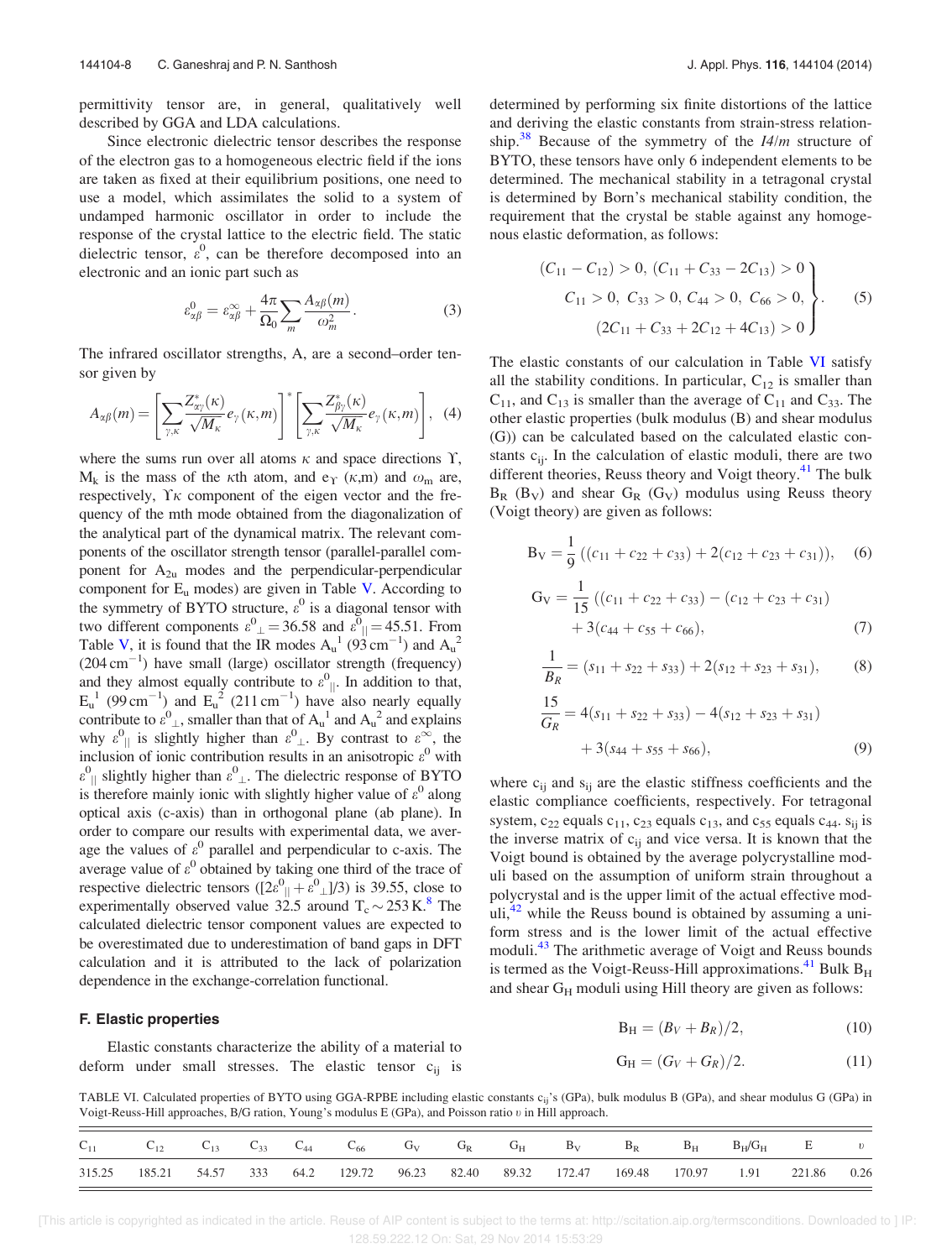If  $B_H/G_H$  (Pugh criterion) is lesser (bigger) than 1.75, the material is considered brittle (ductile). $^{44}$  By combining mechanical stability restrictions with Eq. (8), one can easily obtain  $\frac{1}{3}(C_{12} + 2C_{13}) < B_V < \frac{1}{3}(C_{11} + 2C_{33})$ . It implies that bulk modulus  $B_V$  (172.47 GPa) must be larger than the weighted average of  $C_{12}$  and  $C_{13}$  (119.9 GPa), and smaller than the weighted average of  $C_{11}$  and  $C_{33}$  (302.03) and also the condition  $\frac{1}{3}(C_{12} + 2C_{13}) < B_H < \frac{1}{3}(C_{11} + 2C_{33})$  is satisfied. Since BYTO possesses tetragonal symmetry with c-axis as a high symmetry axis, the elastic stiffness constants  $C_{11}$ ,  $C_{22}$ ,  $C_{33}$  can be directly related to the crystallographic a, b, and c-axis, and  $C_{44}$ ,  $C_{55}$ , and  $C_{66}$  indicates the shear elasticity applied to the two-dimensional rectangular lattice in the (100), (010), and (001) planes. The weakest elastic stiffness constant  $C_{11}$  and  $C_{22}$  than  $C_{33}$  represents weakness of lattice interaction along crystallographic a and b-axis. Moreover, the  $C_{44}$  and  $C_{55}$  found to have weakest shear stiffness constant, indicating the soft shearing transformation along (100) and (010), respectively. The observed weakest stiffness constants and shear stiffness constant are mainly due to the out of phase  $Ta(Y)O_6$  octahedra tilting about c-axis.

The analysis of elastic anisotropy is of great significance for understanding the mechanical properties of crystal. Young's modulus and Poisson ratio are important parameters for selecting materials in engineering design. Young's modulus E and Poisson's ratio  $v$  are obtained by the following formulas:<sup>40</sup>

$$
E = 9BG/(3B + G), \tag{12}
$$

$$
v = (3B - 2G)/(2(3B + G)).
$$
 (13)

From the predicted value  $B_H$  and  $G_H$  in Table VI, the Young's modulus and poisson's ratio of BYTO are 221.86 GPa and 0.26, respectively. The calculated poisson ratio  $(0.26)$  is similar to that of other pinning materials BaZrO<sub>3</sub>  $(0.237)$ ,<sup>45</sup> Y<sub>2</sub>O<sub>3</sub> (0.257),<sup>46</sup> and BaCeO<sub>3</sub> (0.294).<sup>47</sup> Also, the calculated Young's modulus (221.86 GPa) is similar to that of BaZrO<sub>3</sub> (229  $\pm$  4 GPa)<sup>48</sup> and Y<sub>2</sub>O<sub>3</sub> (198.562 GPa),<sup>46</sup> but higher than that of BaCeO<sub>3</sub> (109.6 GPa).<sup>47</sup>

In the present work, we use universal elastic anisotropy index  $A^U$  ( $A^U = 5G_V/G_R + B_V/B_R - 6$ ) for crystal with any symmetry to estimate the anisotropic characteristic of tetragonal BYTO. For isotropic materials,  $A^{U} = 0$ . If the value of A<sup>U</sup> deviates from zero, the material has larger anisotropy. For tetragonal BYTO, the predicted value is 0.856 slightly deviates from 0, indicating the small elastic anisotropy characteristics of BYTO. In addition, the anisotropy indexes of bulk and shear moduli  $(A_B$  and  $A_G$ ) proposed by Chung and Buessen<sup>49</sup> are used to estimate the anisotropic characteristics of the system are given as

$$
A_B = (B_V - B_R)/(B_V + B_R),
$$
 (14)

$$
A_G = (G_V - G_R)/(G_V + G_R),
$$
 (15)

where  $A_B = A_G = 0$  represents elastic isotropic and  $A_B = A_G = 1$  represents the maximum anisotropy. For tetragonal BYTO,  $A_B$  and  $A_G$  are 0.0087 and 0.0774, which are far away from 1, suggesting again existence of a small compression and shear anisotropy. This is the first prediction of elastic properties of tetragonal BYTO and yet to be verified experimentally.

Further, we also estimated the Debye temperature  $\Theta_{\text{D}}$ , which is an important fundamental quantity that related to many physical properties such as specific heat.<sup>50</sup> At low temperatures, vibrational excitations arise from acoustic vibrations and  $\Theta_{\text{D}}$  from elastic constants is the same as that from specific heat measurements. Debye temperature can be estimated from the average sound velocity  $v_{\rm m}$ <sup>51</sup>.

$$
\Theta_{\rm D} = \frac{h}{k} \left( \frac{3n}{4\pi} \frac{N_A \rho}{M} \right)^{\frac{1}{3}} v_{\rm m},\tag{16}
$$

where h is plank constant, k is Boltzmann's constant,  $N_A$  is Avogadro's number,  $\rho$  is the density, M is the molecular weight, and n is the number of atoms in the unit cell. The average sound velocity  $v_m$  is approximately calculated from

$$
v_{\rm m} = \left[\frac{1}{3} \left(\frac{2}{v_l^3} + \frac{1}{v_t^3}\right)\right]^{-\frac{1}{3}},\tag{17}
$$

where  $v_1$  and  $v_1$  are longitudinal and transverse sound velocities, respectively, can be obtained from Navier's equation<sup>50</sup> as follows:

$$
v_1 = \sqrt{(3B + 4G)/3\rho},\tag{18}
$$

$$
v_{\rm t} = \sqrt{G/\rho}.\tag{19}
$$

The calculated values of  $v_l$ ,  $v_t$ , and  $v_m$  are 5.64 km/s, 3.54 km/s, and 4.46 km/s, which yield a  $\Theta_{\text{D}}$  of 537.7 K, close to those obtained for  $Ba_2MgWO_6$  (570 K),<sup>52</sup> SrRuO<sub>3</sub>  $(525.5 \text{ K})$ ,<sup>53</sup> BaSnO<sub>3</sub> (522 K),<sup>54</sup> and other pinning material in HTS BaZrO3 (544 K)<sup>55</sup> and Y<sub>2</sub>O<sub>3</sub> (533.42 K).<sup>48</sup>

### IV. CONCLUSIONS

In summary, the band structure, bonding analysis, vibrational, dielectric, and elastic properties of  $Ba<sub>2</sub>YTaO<sub>6</sub>$  were investigated using first principles calculations are based on density functional theory. The calculated electronic band structure results indicated that the compound is an insulator with a direct band gap of 3.50 eV. An inspection of Mulliken population, born effective charges, and distribution of charge density shows that this material has mixed ionic–covalent character. The Raman and infrared active phonon modes are calculated and properly assigned. The calculated and measured phonon energies are in good agreement. The electronic dielectric tensor of  $Ba<sub>2</sub>TaYO<sub>6</sub>$  is nearly isotropic, and the magnitude of its components is similar to those reported in ferroelectric materials. The static dielectric permittivity constants have been computed and found that the average static dielectric constant is in good agreement with experiment. A detailed analysis of the contribution of the different vibrational modes to the static dielectric constant has been performed, including the computation of oscillator strength. By contrast to electronic dielectric tensor, its static dielectric tensor is anisotropic in plane orthogonal to the optical axis of this material. The calculation of elastic constants has been